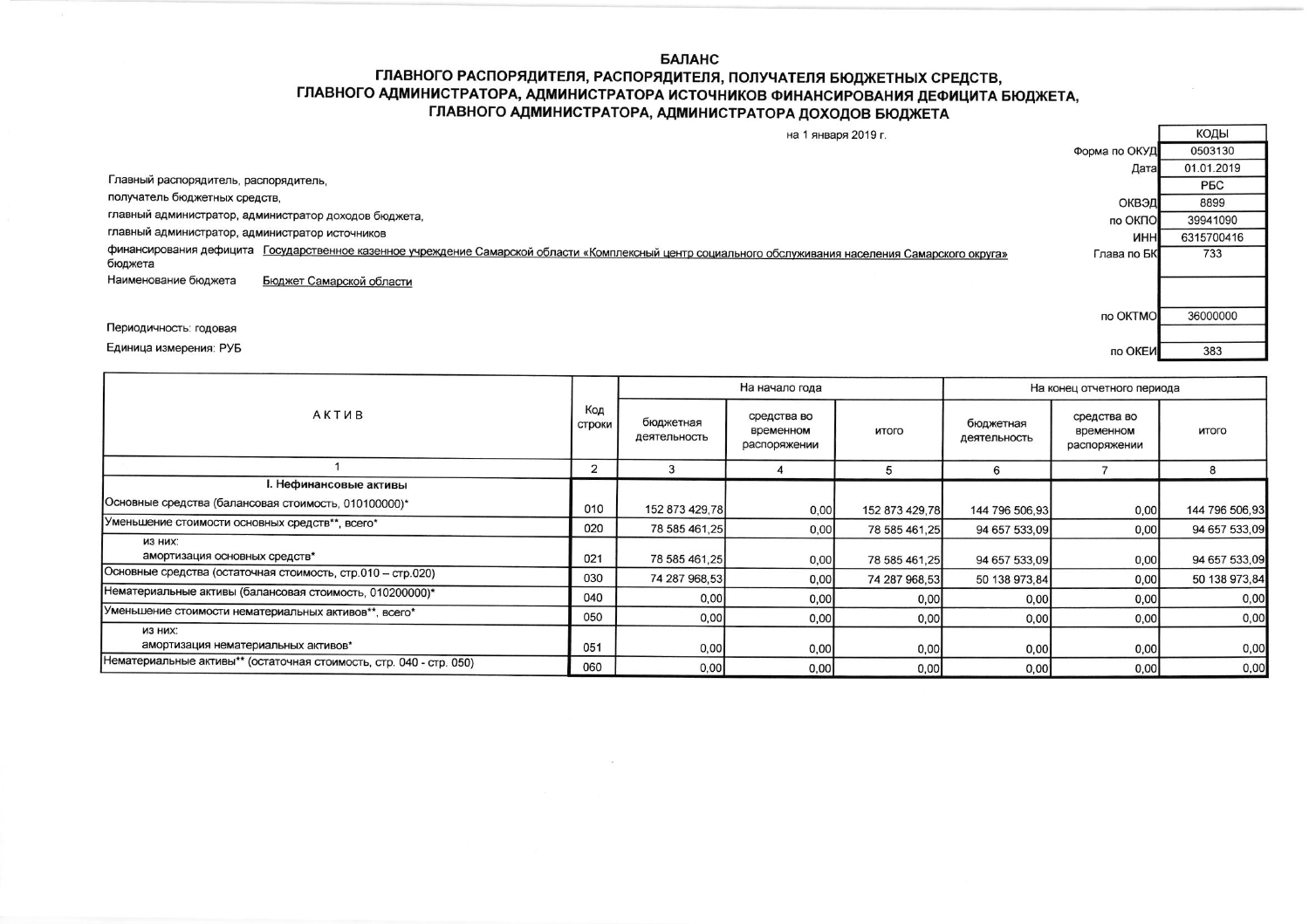Форма 0503130 с. 2

|                                                                                                                               |     | На начало года            |                                          |                | На конец отчетного периода |                                          |               |  |
|-------------------------------------------------------------------------------------------------------------------------------|-----|---------------------------|------------------------------------------|----------------|----------------------------|------------------------------------------|---------------|--|
| <b>АКТИВ</b>                                                                                                                  |     | бюджетная<br>деятельность | средства во<br>временном<br>распоряжении | итого          | бюджетная<br>деятельность  | средства во<br>временном<br>распоряжении | итого         |  |
|                                                                                                                               | 2   | 3                         | 4                                        | 5              | 6                          | $\overline{7}$                           | 8             |  |
| Непроизведенные активы (010300000)** (остаточная стоимость)*                                                                  | 070 | 34 779 349,91             | 0,00                                     | 34 779 349,91  | 34 779 349,91              | 0,00                                     | 34 779 349,91 |  |
| Материальные запасы (010500000), всего                                                                                        | 080 | 9 640 388,99              | 0,00                                     | 9 640 388,99   | 10 464 644,93              | 0,00                                     | 10 464 644,93 |  |
| ИЗ НИХ:<br>- внеоборотные                                                                                                     | 081 | 0,00                      | 0,00                                     | 0,00           | 0,00                       | 0,00                                     | 0,00          |  |
| Права пользования активами (011100000)** (остаточная стоимость), всего                                                        | 100 | 84,00                     | 0,00                                     | 84,00          | 48,00                      | 0,00                                     | 48,00         |  |
| ИЗ НИХ:<br>- долгосрочные                                                                                                     | 101 | 0,00                      | 0,00                                     | 0,00           | 48,00                      | 0,00                                     | 48,00         |  |
| Вложения в нефинансовые активы (010600000), всего                                                                             | 120 | 0,00                      | 0,00                                     | 0,00           | 0,00                       | 0,00                                     | 0,00          |  |
| ИЗ НИХ:<br>- внеоборотные                                                                                                     | 121 | 0,00                      | 0,00                                     | 0,00           | 0,00                       | 0,00                                     | 0,00          |  |
| Нефинансовые активы в пути (010700000)                                                                                        | 130 | 0,00                      | 0,00                                     | 0,00           | 0,00                       | 0,00                                     | 0,00          |  |
| Нефинансовые активы имущества казны (010800000)** (остаточная стоимость)                                                      | 140 | 0,00                      | 0,00                                     | 0,00           | 0,00                       | 0,00                                     | 0,00          |  |
| Затраты на изготовление готовой продукции, выполнение работ, услуг (010900000)                                                | 150 | 0,00                      | 0,00                                     | 0,00           | 0,00                       | 0,00                                     | 0,00          |  |
| Расходы будущих периодов (040150000)                                                                                          | 160 | 0,00                      | 0,00                                     | 0,00           | 84,00                      | 0,00                                     | 84,00         |  |
| Итого по разделу I<br>(стр.030 + стр.060 + стр.070 + стр.080 + стр.100 + стр.120 + стр.130 + стр.140 + стр.150<br>+ стр. 160) | 190 | 118 707 791.43            | 0,00                                     | 118 707 791.43 | 95 383 100,68              | 0,00                                     | 95 383 100,68 |  |